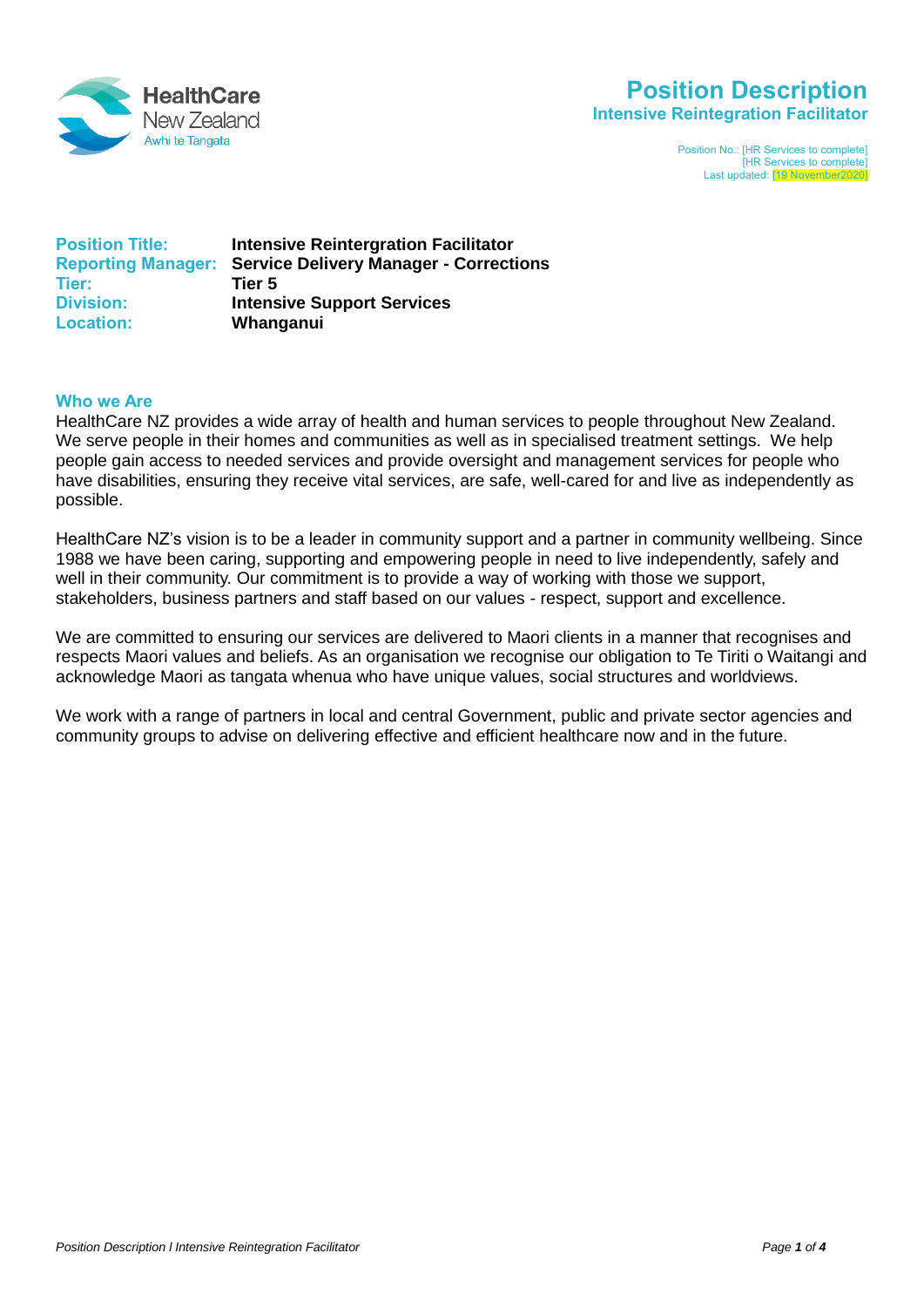# **Why You're Here**

As an Intensive Reintegreation Facilitator, you will work along side clients to plan their reintegration into the community fllowing release from prison. You will be responsible for coordinating referrals, allocating work and overseeing risk. Working in collaboration wth Probation (DoC) you will assess clients and develop an indiviualised reintegreation plan.

You will take the lead for developing and maintaining key stakeholder relationships in the region as well as actively supporting people to reintergrate successfully back into the community by facilitating access to appropriate resources.

# **What You'll be Doing**

#### **Customer Focus**

- Develop appropriate plans in relation to client assessment, goals and outcomes
- Ensure plans are approved by SDM in a timely manner as per Te Aranga Mai policies and **Procedures**
- Be responsible for ensuring client referral, assessment, planning, risk identification and relationship management are followed and accurately documented in a timely manner
- Attend the prison to meet the client prior to release, gain consent and perform a strengthsbased assesment
- Advocate where appropratie for the clients reintegeation needs to reflect choice

#### **Building Relationships & Networks**

- Work in partnership with external services/agencies (e.g. Work and Income, Kai Ora. Probation services etc) to enable the client's reintergarion gaols to be achieves, ensurng client needs are met through efficient navigation to these services
- Engage and connect with the client, their family/whānau and their community
- Maintain professional and respectful relationships with Department of Corrections staff; stakeholders and HCNZ teams always
- Build and maintain positive relationships with providers within key areas such as education, training, housing, health and employment.
- Work in conjunction with SDM to positively promote services.
- Attend and participate in all relevant meetings as determined by the SDM
- Work closely with the SDM; keeping them informed and responding positively to requests in a timely manner
- Work in partnership with family/whanau (with client consent) to support client reintegration goals.
- Be respectful of professional boundaries in relation to the client
- Work with other specialist reintegration facilitators to ensure quality service delivery.
- Manage referrals internally

#### **Concern for Quality & Standards**

- Participate in on-going post-release reviews (monthly)
- Coordinate follow up reviews with the client by phone particularly if re-location/reintegration is outside the initial accommodation sites
- Ensure you follow the Department of Corrections Code of Conduct while inside prison facilities.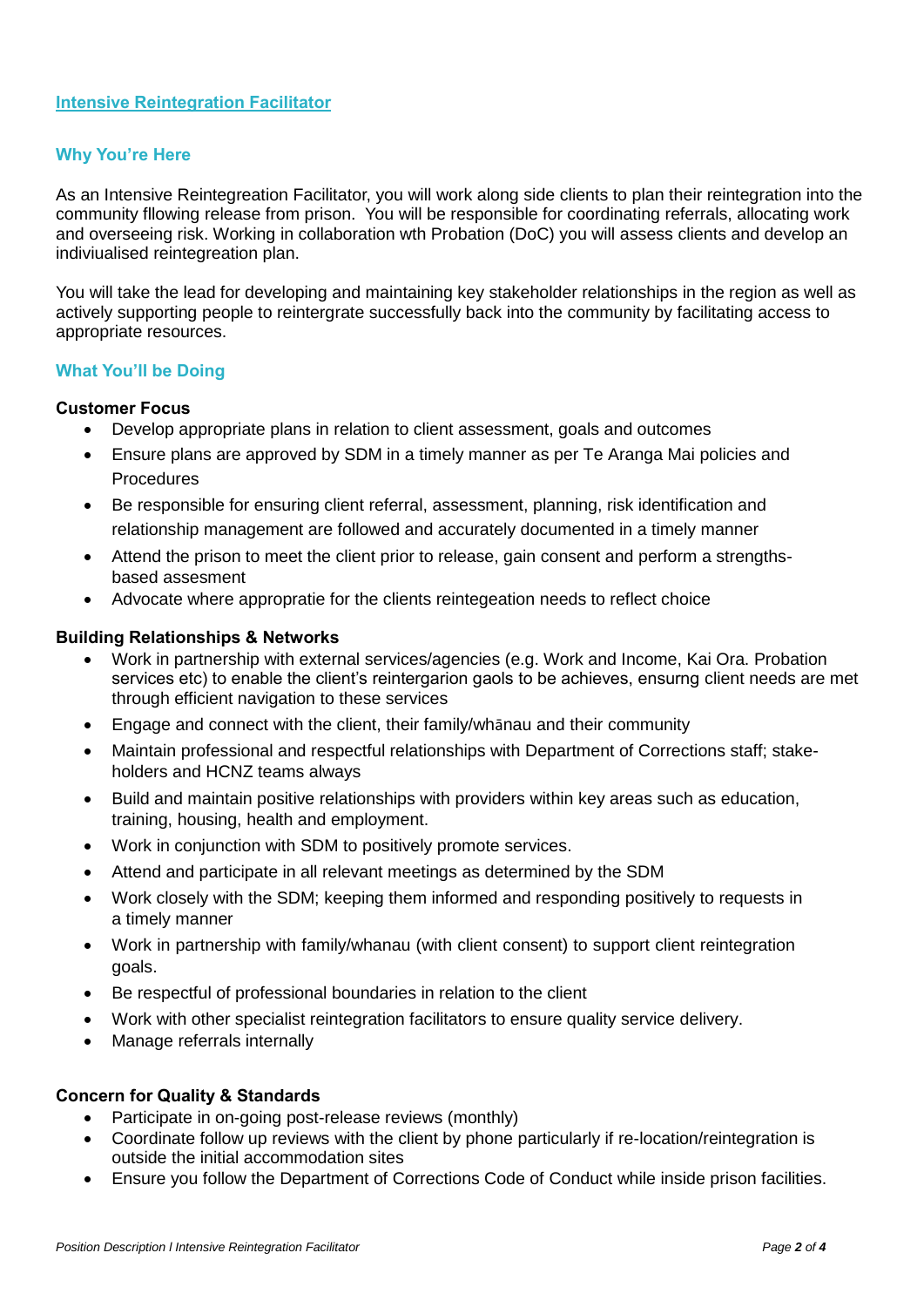# **Administration**

- Complete docuemtation to a standard that reflects internal and external audit standard and Ta Aranga Mai policie and procedures within agreed timeframes
- Complete accurate and timely client documentation as per the Te Aranga Mai Reintegration Client Pathway processes and documentation training
- Ensure all Department of Corrections reporting requirements are completed and forwarded on the due dates.
- Draft all reintegration plans and have approved by SDM
- Adhere to the company's incident reporting procedures; ensuring reportable events are documented and forwarded to the Service Manager in a timely manner
- Submit case studies of positive client success to the team monthly
- Ensure internal audit processes for client files are followed

# **The Rules that are Important**

- Adhere with all company policies, guidelines and procedures
- Behave in a manner consistent with the values and conduct standards of the organisation
- Embrace and promote a working environment that is culturally diverse
- Promote and support initiatives that contribute to a healthy and safe working environment for employees, visitors, contractors, and the people we support
- Ensure compliance with health and safety policy and procedures, including accident and incident reporting, investigation, hazard management, induction, employee participation, visitor and contractor management
- Ensure awareness of, and adherence to, all employment and Health & Safety legislative requirements
- Take the direction of your manager and the business to undertake any other reasonable tasks which are within your ability to complete.

# **The Skills, Knowledge and Experience You'll Need**

- Experience in a service delivery or operations role, preferably within the health/disability or community services sectors
- Financial and budget management experience
- A passion and expertise for working collaboratively and developing skills in others
- Excellent interpersonal, communication and influencing skills, and highly developed emotional intelligence
- Sound judgement and a high level of integrity
- Relevant qualification or Level 3 or 4 qualifications or working towards
- Full drivers licence
- Computer literacy
- Ability to work rostered shifts over 7 days

# **Who You will be Leading:**

**N/A**